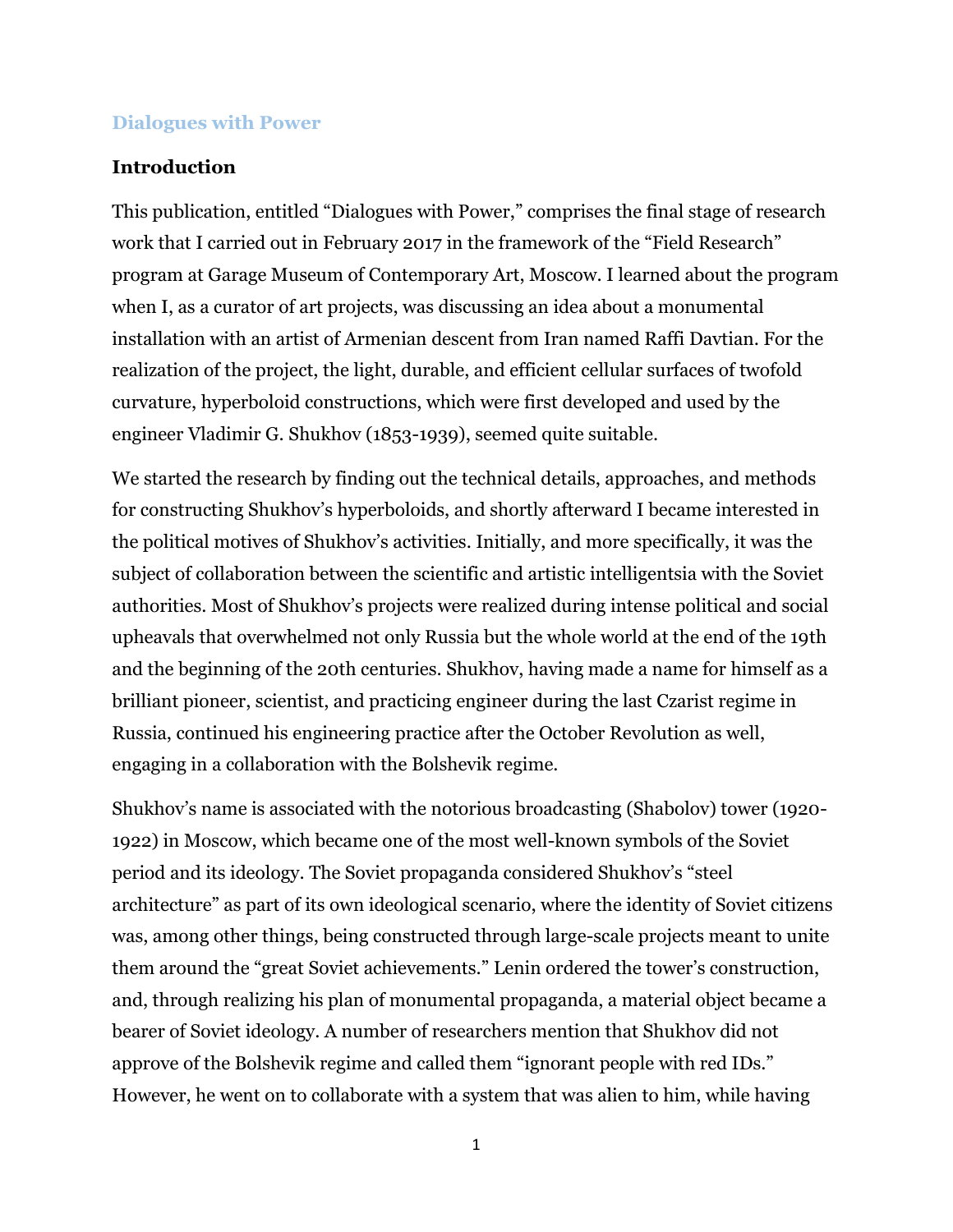the opportunity to work in Germany and America, where he had been invited many times.<sup>1</sup>

Shukhov's political views were quite naïve. One of his assertions stated that Bolshevism emerged and established itself as a result of the deep devastation that dominated Russia. He believed that if the devastation were to be eliminated through a civilizing mission of the thinking class, the violent Soviet imperial hegemony dominating over a vast territory called the Soviet Union would self-destruct. Meanwhile, the Bolshevik government had Shukhov under its sight (just like all the other "bourgeois specialists") and often accused him of incompetence and sabotage, while making use of his high professional expertise. Simultaneously, the government was building a proletariat class, which was mostly ignorant and was supposed to replace the "bourgeois survivors" in different areas of expertise as quickly as possible.

Many representatives of the thinking class were often blamed for the fact that, after surviving the Bolshevik "red terror" and Stalin's purges, they continued to serve the Soviet system. The ethical complexity of the ambivalent situation—recognition and disfavor—touched many prominent people of that period. This ambivalence is rather a tragedy than duplicity. It is a tragedy of a "double mind" that tortured some Soviet scientists, artists, musicians, and others. In every field with its own specificities and level of fatality, these people, stigmatized as "bourgeois specialists" and "fellow travelers,"<sup>2</sup> continued to work and create often without a choice. According to a widespread opinion, it is hard to consider the people involved in scientific-technical or engineering fields (Shukhov was among them) innocent in their service to one or

<sup>&</sup>lt;sup>1</sup> Here and further I have used information on Shukhov's biography and political views from his diaries available at the Library of Russian Academy of Sciences in Moscow and research by I. Pryadko, M. Volodina, and E. Shukhova.

<sup>&</sup>lt;sup>2</sup> The expression "fellow traveler" is part of the Soviet political slang. In the years following the October Revolution it did not have a negative connotation—it was used to refer to those representatives of the thinking class who sympathized with the Soviet power without being members of the Bolshevik Party. A "careful" attitude toward these people with "transitional ideology" had been adopted, as they were considered qualified specialists. Later on, the expression obtained a negative undertone and started to be used for stigmatizing the enemies of the Revolution.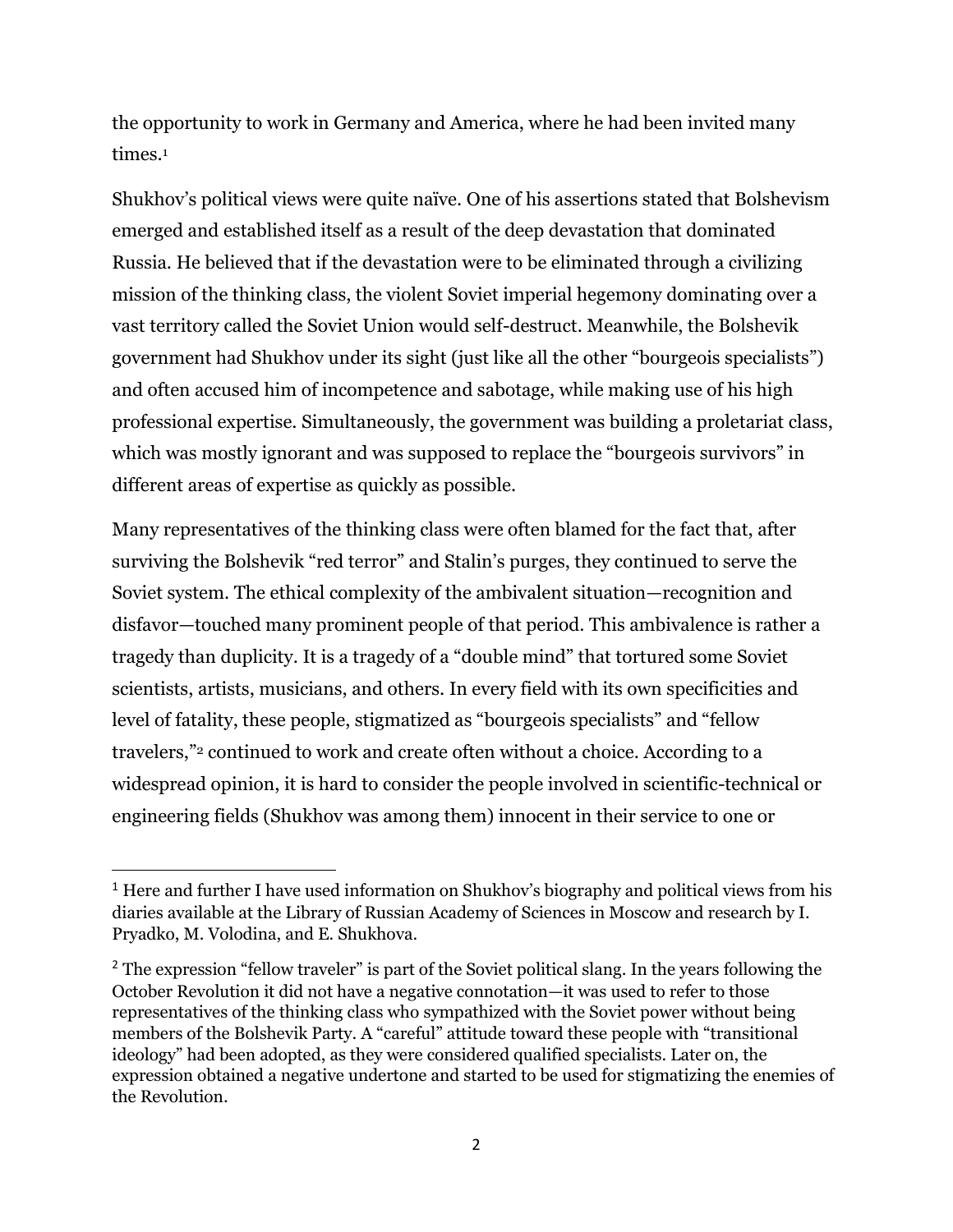another totalitarian system. In this regard, the example of the arms race between the USSR and the West is quite relevant. It resulted in the creation of nuclear and hydrogen bombs, which were invented by scientists and not the military. On the other hand, an opposite view exists as well, which defends the rather influential idea of the "purity of science"—the abstract pureness of science and the value of scientific thought in itself, regardless of whom it serves. This is a predicament that thinking people often have to face. It is the ethical dilemma that the thinking class is still facing today: we all have to somehow deal with the conflict between our values—the inmost meaning behind whatever we do—and the ruling systems that appropriate the results of our work.<sup>3</sup>

Rather on the level of private conversations than theoretical approaches, Shukhov is often attributed to the Soviet artistic-architectural avant-garde movement, being considered as one of the builders of the new avant-garde world of forms, the father of Russian constructivism, especially in the context of the often mechanical coupling of technics and art. "Shukhov is reconstruction, steel, and avant-garde," I was told by Shukhov's great-grandson and researcher of his heritage Vladimir Shukhov during a private conversation. However, one can only speak about the aesthetical coincidence of Shukhov's "constructivism" with the avant-garde: formally, features of avant-garde architecture were being emphasized in Shukhov's aesthetics, but, as it turned out, that was not justified, since ideologically Shukhov does not fit into the group of avant-garde activists in any way. The most consistent researchers of Shukhov's heritage, like Igor Pryadko, consider him an adherent of the Vitruvian geometry, natural proportions, and evolution of nature, which contrasted with the violent geometry of the avant-garde design. Moreover, the Russian avant-garde and constructivism that emerged from it followed the ideology of totality and the absolute, rejecting historicism.

Vladimir Shukhov was a "lonely architect"—the architectural community did not accept an engineer who tended, though unintentionally, to occupy an architectural-artistic niche. On the other hand, the architectural community that dove into the Stalinist

<sup>&</sup>lt;sup>3</sup> From a verbal conversation with curator and art historian V. Misiano.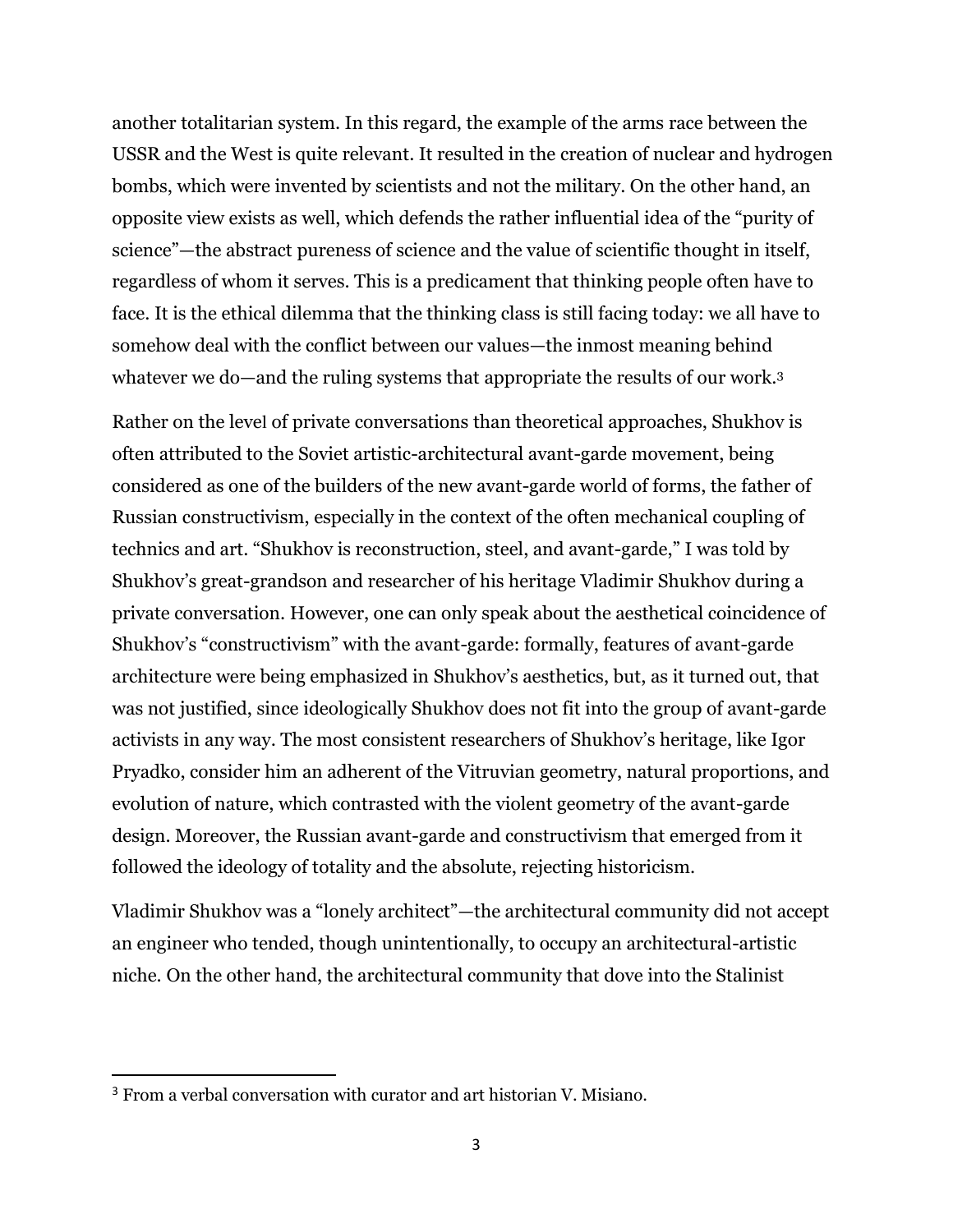neoclassicism did not only stop being perceptive toward any constructivist innovations but even boycotted them.<sup>4</sup>

After looking at the social, political, and cultural aspects, at the events and the period during which Shukhov's activities took place, it becomes obvious that Shukhov's subjectmatter has a significant potential for a more expansive discursive generalizations related not only to the experience of the heterogeneous Soviet past but to the periods following it. My research surpassed the subject of Shukhov, and I proposed to discuss with experts from Moscow and Yerevan the following topics within the framework of my research: the thinking class in dialogue with power (ideological aspects, political views, and collaboration of the Soviet intelligentsia and post-Soviet intellectuals with power and the changing dynamics of these relationships); Soviet avant-garde and the hegemony of the empire (similarities and difference of cultural hegemony of the Soviet avant-garde with the "hegemonic ambitions of the Soviet national and international politics"); and whether the post- in postcolonial means the post- in the post-Soviet<sup>5</sup> (about the usefulness of the theoretical tools of postcolonial researches for rethinking the Soviet past and the phenomenon called "post-Soviet"). In the context of this rethinking, references to the Soviet-Armenian and the post-Soviet national contexts were also important, and many topics were being discussed around a vector directed toward an analysis of the local Armenian context.

Cultural critic from Armenia Hrach Bayadyan, artist Dmitry Gutov, and curator and art historian Viktor Misiano kindly agreed to discuss the above-mentioned topics. I will step back here and state that Gutov proposed not to follow the questions posed but instead constructed an autobiographical narrative about the evolution of his attitude toward the Soviet system and its political leaders during the different eras of the Soviet regime with a small commentary on today's political elite of the Kremlin. The conversations were videotaped, edited, and, along with a laconic research material on Shukhov, combined into a project entitled "Dialogues with Power: The Case of Shukhov." I presented the

<sup>4</sup> From a verbal conversation with architecture historian Mark Akopyan.

<sup>5</sup> David Chioni Moore. 2001. Is the Post- in Postcolonial the Post- in Post-Soviet? Toward a Global Postcolonial Critique'. PMLA, 116 (1): 111–128.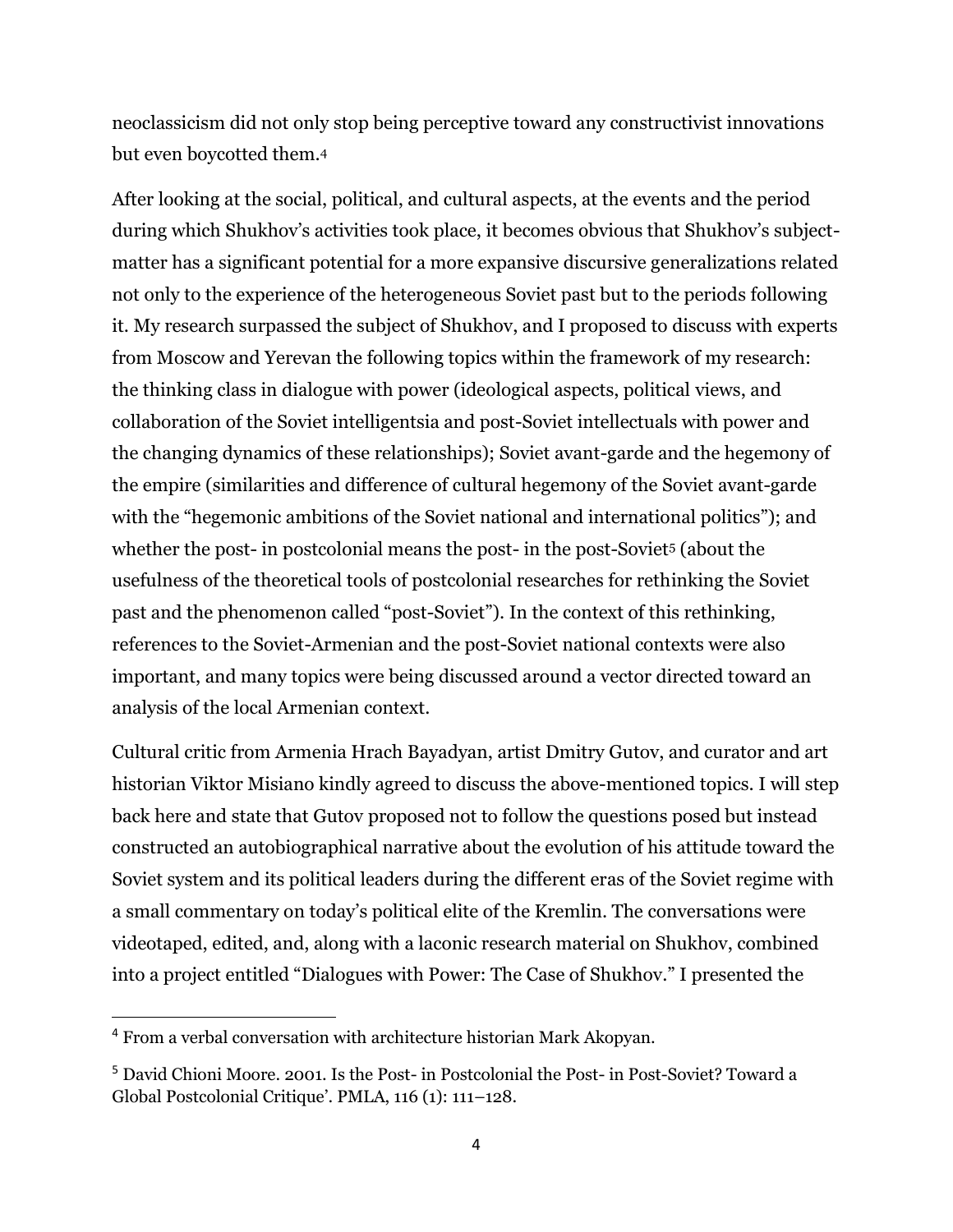project at the international exhibition "Field Research: To Liberate Knowledge" organized by the Garage Museum of Contemporary Art in October 2017. The exhibition incorporated works related to Soviet subject matter from international curators, artists, and researchers.

This was a period when many of the significant events and discussions in Moscow were directly or indirectly related to the 100th anniversary of the October Revolution. Among the "October festivities" that had overwhelmed the city with a large number of exhibitions, the subject of Russian or Soviet avant-garde was given importance, the appraisal of which was apparent in many verbal and visual representations. The unfading *sacral* light framing the "avant-garde of the geniuses," along with an aureole of martyrs fallen during the years of Stalin's terror, surrounds the history of avant-garde with an impenetrable aura that does not seem to allow the voice of critical rethinking to seep through. Irina Sandomirskaia preliminarily suggested some fundamental features of the avant-garde version of hegemony, which partly coincide with the rhetoric on Kremlin-style hegemony, allowing a discussion in postcolonial terms. In accordance to her theoretical reflections, the avant-garde and the Kremlin hegemony differ, however, in their methods and goals. Notwithstanding these differences, the presence of hegemonic imagination in the avant-garde can be identified in their concepts and terms, such as thinking in terms of global expansion, whether expressed in terms of a world revolution (Trotsky), or the utopian belief in the inevitable triumph of socialism throughout the world (which Stalin's program of industrialization accepted but postponed indefinitely); thinking in terms of "the East and the West," "civilization and wilderness," "progress and regression (otstalost)," and "obscurity (temnota) and enlightenment"; thinking in terms of "majority and minority" (natsmeny, "ethnic minorities") and "center and periphery"; thinking in terms of, and actively inventing and implementing, various unified, universalizing systems of representation (like alphabets and normalized linguistic standards); and imagining and constructing universal languages in order to overthrow historical, national, and literary systems of representation.

The subject of the Soviet avant-garde has been quite urgent in the context of contemporary art in Armenia. The most politically and socially engaged artists started to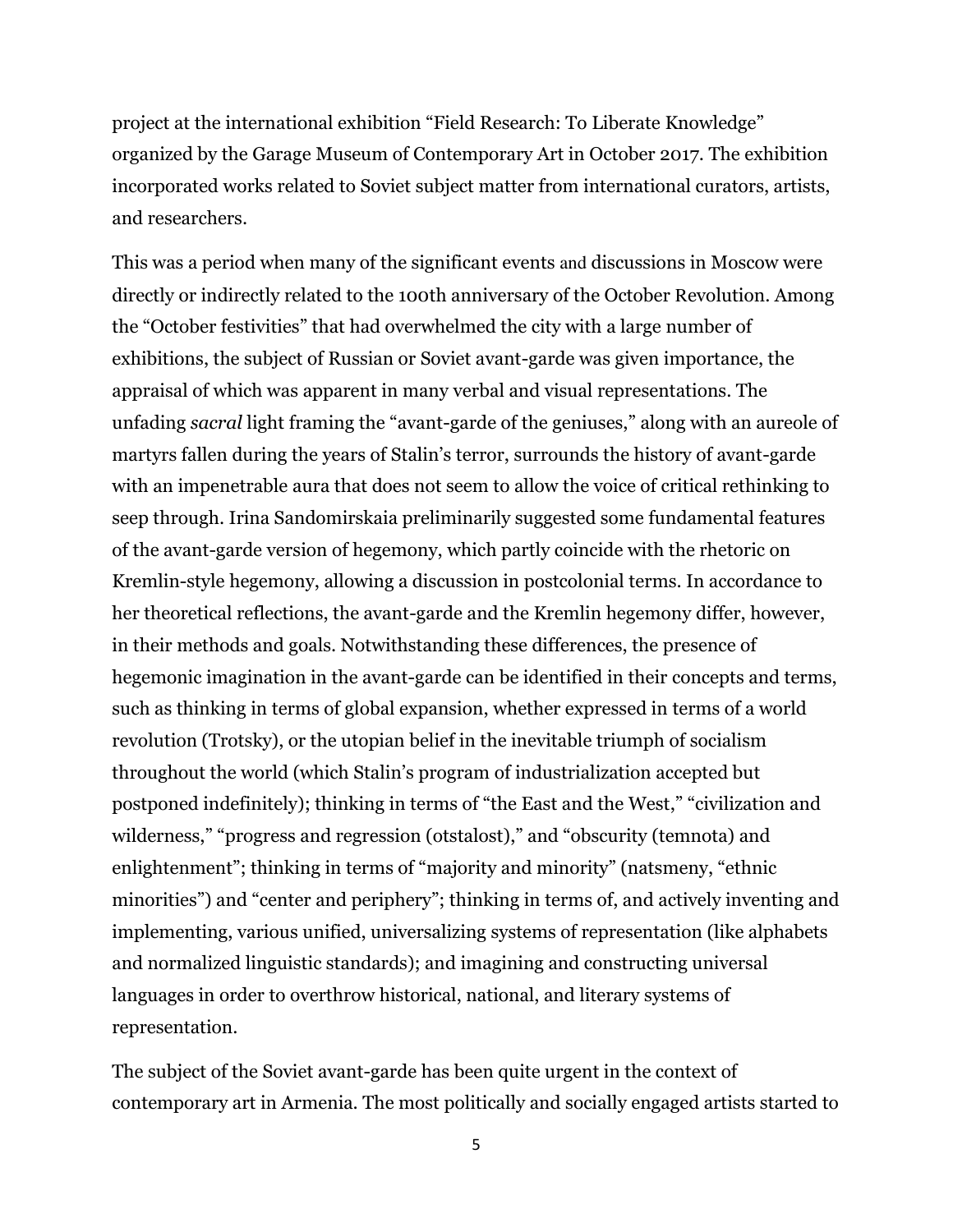compare themselves with the Russian avant-garde, considering it the forerunner of nonservile, revolutionary art and a vivid example of radical civil and political activism. It must be said that this revolutionary zeal of the artists is also being supported by the non-commercial nature of the local artistic scene, which is largely due to the complete absence of opportunities to get involved in the Western flows of cultural and financial capital and the lack of local funding. During the process of merging local artists with civil activism, which has been most active during the past few years, in Armenia's local contemporary art scene, a so-called "post-conceptual turn" can be observed. By this I mean the rejection of new theories and contemporary discourses, even though at earlier stages of the process of ideological formation of the local scene, references to poststructuralist and post-modernist discourses were very common. In recent years, certain art projects in Armenia have been references to the activities of LEF6 and Proletkult.<sup>7</sup> LEF's method of factography, invented in the second half of 1920, was, according to Devin Fore, a documental fixation of the facts of reality, which did not have the intention of simply describing the world in a precise manner but tended toward changing the world order through a new way of writing and revolutionary intervention (As B. Shklovsky said, "If facts destroy theory, then all the better for theory.").

The method of factography became a favorite for some Armenian artists, while others started to actively apply visual reductionism and visual references of the formal method of avant-garde (Karen Ohanyan's recent works, early concepts of the "Art Laboratory" artistic group, projects by Karen Andreasyan, for whom the factography method became a necessary "substance of ontological materialism," and so on). Vahram Aghasyan's "Reading Huts"<sup>8</sup> project was followed by an idea to form—with a group of civil activists—a cultural-political or social platform "Commune," the activities of which can

<sup>7</sup> Proletarian Culture (rus. Proletarskaya kultura) was an experimental Soviet artistic initiative formed after the October Revolution in 1917. It was meant for avant-garde artists and different cultural communities to create revolutionary working-class aesthetics.

<sup>8</sup> Reading huts (rus. izba-chitalnya) were widespread in the Soviet Union during the 1920s. There were one of the methods of struggling against illiteracy among adults.

<sup>&</sup>lt;sup>6</sup> Left Artistic Front (rus. Levy Front) was an association of avant-garde writers, photographers, critics, and designers in the Soviet Union. It had two periods—from 1923 to 1925 as LEF and from 1927 to 1929 as New LEF (rus. Novy LEF).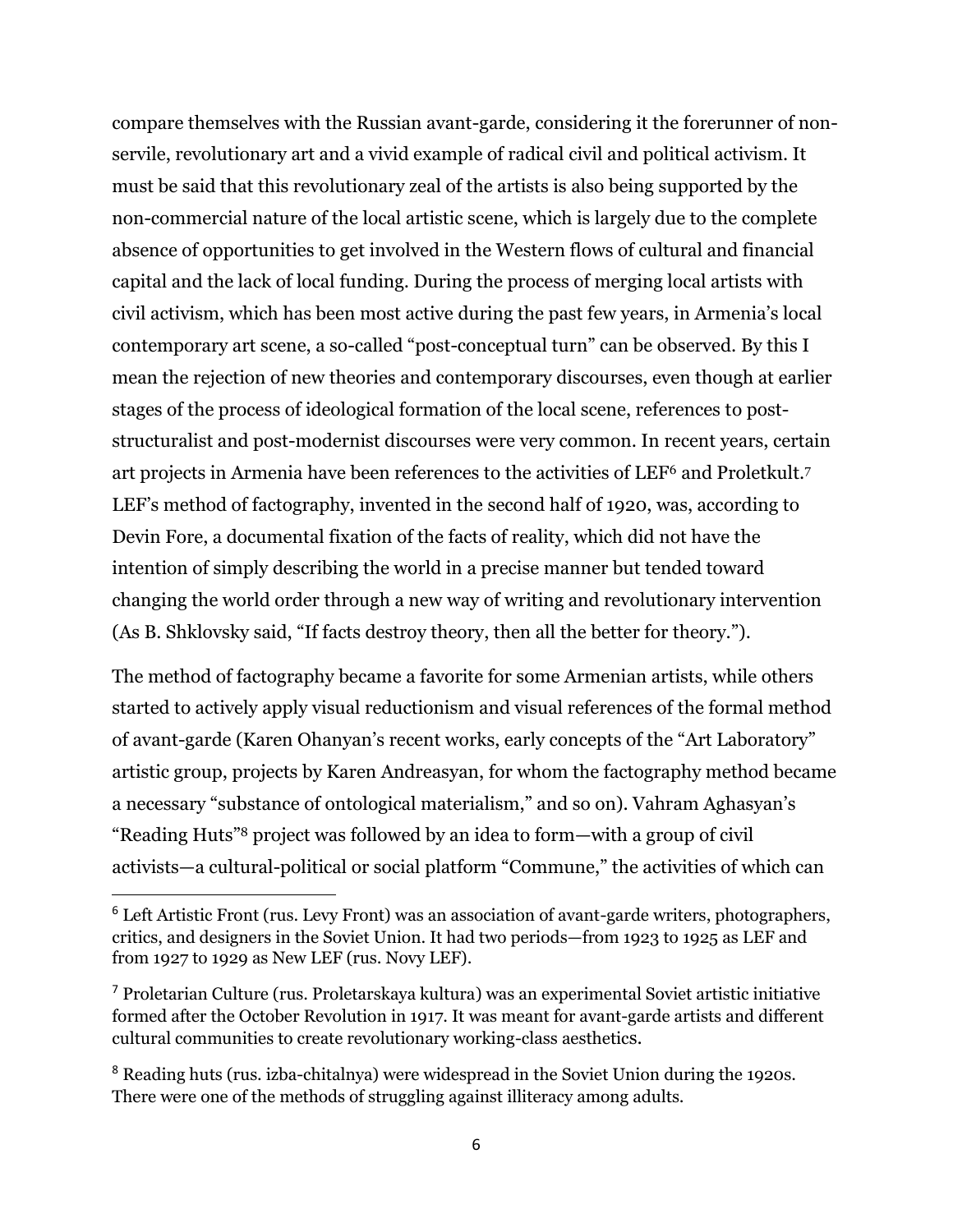be interpreted as a reference to the principal of the Soviet "commonality"— early Soviet communal coexistence. Apart from many projects and participation in almost all the protest movements in Armenia, the platform carried out a sort of a "likbez" (campaign against illiteracy)—political readings and studies of Marxist and leftist literature.

In today's Russia, it is also difficult to hear an unbiased opinion about the Soviet avantgarde, where the idea of a new universal commonality of the former Soviet republics seems to be in demand once again, and where the danger of reproducing the model of imperial multitude, where nations, territories, culture were united within Russian imagination, is not taken into account.

It is interesting to note that the topic of "dialogue" gave an opportunity to the intellectuals from Armenia and Moscow to have conversations on the given topics, although not face to face. In the Soviet period, there was a tradition of intercommunication, and it was developed in relation to the ideological "friendship of the peoples." Nevertheless, today this tradition no longer exists, as H. Bayadyan notes in his speech. Some representatives of postcolonial research think that former Russian colonies are not able to respond to their colonizer, and this discourse, with little exceptions, is not making any progress. Bayadyan claims that one of the reasons behind this is the absence of a listener, which refers to the Russian intellectuals—people from the Center of the former and current Russian Empire who are not really perceptive and responsive toward issues that are important for the local contexts.

We know a lot of women in the avant-garde movement, but in the triumph of socialism around the world and global expansion of communist ideas, important works of avantgarde activists were secondary or not considered at all.

For the discussion of certain aspects of feminism in the early Soviet years—the years of formation of the so-called State feminism (the term "feminism" did not exist then, and the "women's question" was on the agenda), of Lenin's and Stalin's' gender policies, as well as feminist manifestation in today's Armenia, the following experts were invited: Anna Nikoghosyan (queer feminist scholar and activist) and Tamar Shirinian (anthropologist, scholar and specialist on Womеn's and Gender Studies). Feminist and especially radical feminist and queer discourses along with postcolonial studies are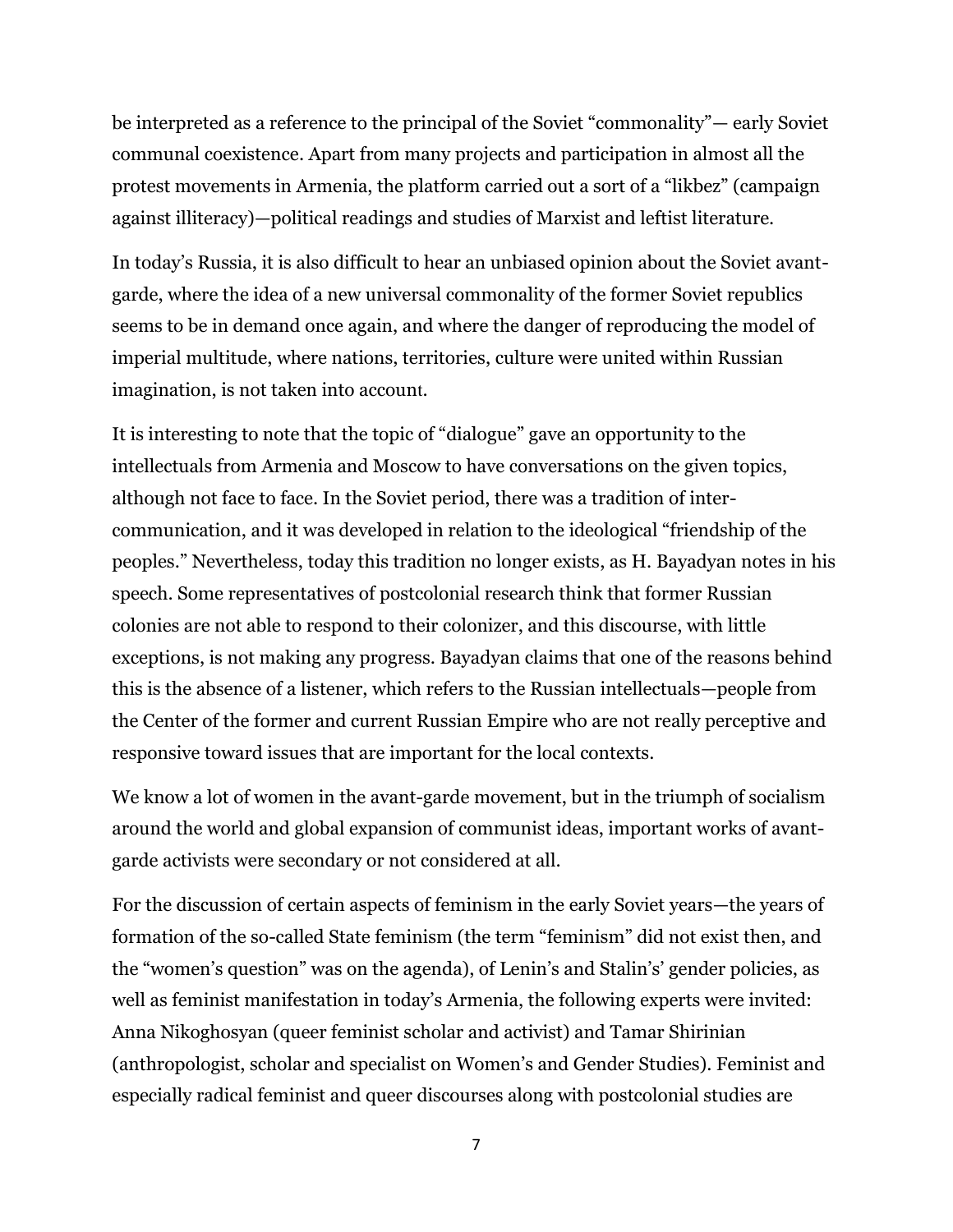marginalized in Armenia. As Bayadyan notes, there is no hope that in the near future they will be included in the university curricula and will be paid attention by academic structures. Therefore, any opportunity to analyze these discourses is highly important.

Shirinian presents the historical dynamics of the development of the dialogue of women's activism and radical Bolshevik feminism with the State, starting from the early Soviet years up until the 1990s. During the early Soviet period, radical Bolshevik feminists collaborated with the leaders of the Revolution (a consensual, yet conflicted dialogue). Moreover, women were given the opportunity to occupy certain executive positions within the State institutions and influence the sexual policy of the Soviet Union all the way from the Center to its peripheries, which came to an end during the period of systematic extermination of women's political movements by Stalin. Shirinian concludes her analysis with the 1990s, when neoliberal feminism emerged in the post-Soviet area, which, according to her, is due to the improvement in the functioning of the markets. Shirinian notes, "One of the ways in which markets began to work better was by liberating women to be able to enter these markets and produce in the privatized space that centralized gender as an issue." Nikoghosyan presents a few examples of feminist resistance in Armenia, such as liberal, radical, and queer feminisms. She also emphasizes the aspect that within the framework of gender issues, most of the financial means received from abroad are addressed to the liberal (or neoliberal) agendas and for implementing programs that fit in the discourse of rights. According to her, these means are allocated "[…] for agendas that do not problematize, for instance, capitalism and neocolonialism, do not make demands for fair redistribution of resources, and do not go against neoliberal principles and the appropriation of feminist politics by big corporations and governments. Not all organizations supporting these agendas generally question the dominance of men from the perspective of feminist criticism, consider violence and discrimination against women from the perspective of patriarchy, and position themselves as feminist groups."

The effectiveness of women's involvement in government institutions is problematic if women officials and politicians work in patriarchal institutions in a quiet and peaceful manner and respond to the "traditional" expectations of their audiences. Therefore, feminism comes forth forming *the other* policy and resistance, which cannot exist along

8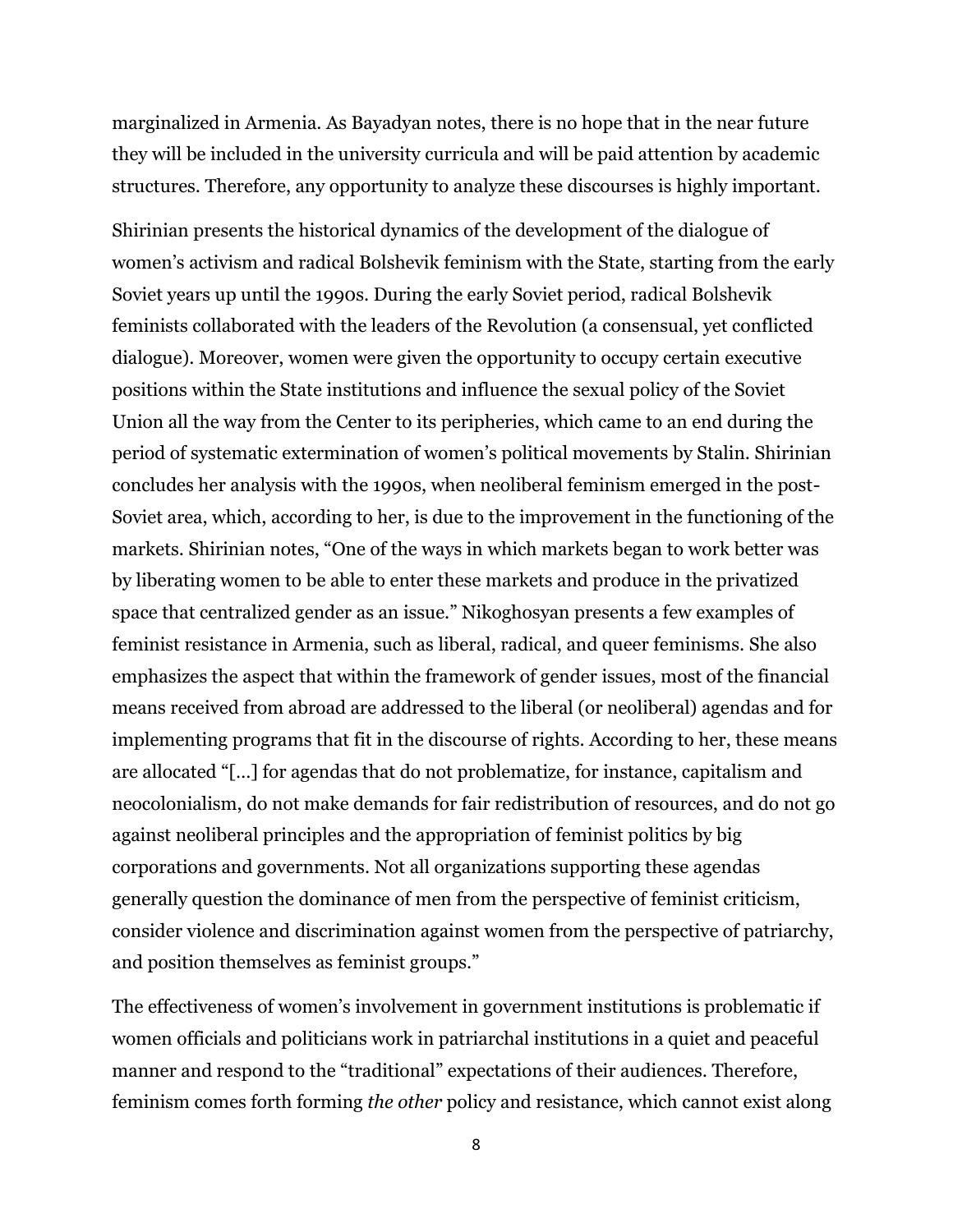with the power or collaborate with it. There is an opinion that, in order to have a proper dialogue with power, both sides need to have knowledge about one another. But is being informed sufficient, and is power willing and able to understand intellectual and feminist or queer discourses that, first of all, are difficult to understand without professional background and are also quite subversive and critical toward any power and patriarchal system?

The given publication does not include reflections and analyses of the revolutionary events and the transition of power that took place in Armenia in Spring 2018, since the content of the book was prepared before these events. However, I consider it necessary to touch briefly upon the post-revolutionary situation in Armenia in view of the main topic of this publication, "Dialogues with Power."

Different claims regarding reorganization of all the spheres of life in the "new" Armenia have been made, yet nothing has yet been mentioned about the development of and contribution to the humanitarian and intellectual thinking in the country. Instead, in the vision of society's future positive development, the most important role is given to the development of a society with good management, a developed and competitive field of information technologies, and so on. We witness many discussions on fiscal privileges for small and medium-sized business, and a lot is being said about the development of non-intellectual economic activities. The desire to have a society that would be impacted by intellectual and even anti-patriarchal thinking, despite who is leading the country, seems unrealizable. These discourses, as mentioned above, remain marginal in a negative sense. Thus, the possibility of interaction, mutual understanding, and dialogue between the intellectuals and the new authorities is under question. Here, I mean the intellectuals that are not willing to serve the big politics and prefer to keep the critical distance and the possibility of critical rethinking of social, cultural, and political issues of the country.

<sup>&</sup>lt;sup>9</sup> This question was in the center of the Queering Yerevan Happening  $N<sup>o</sup>XI$  international event (December 21-23, 2018). I discuss the issue in greater detail in my talk within the framework of the event. Available at: [https://queeringyerevan.blogspot.com/2018/12/qy-happening-xi.html.](https://l.facebook.com/l.php?u=https://queeringyerevan.blogspot.com/2018/12/qy-happening-xi.html?fbclid=IwAR3oOWadrZnj0Qe-G6xA8suM3tJPQUoFLdl9m6WbDOYX9RXQA-gAajGioI4&h=AT1VVAolc20-9aC5-fiRXAQtlo-hBSBmqgoTTLN5WNuJm2g8j0ookHL_htcnRMRUtztWMeICTipslPMDaPeBp4vJBf6vOiPuh8douHHLzkm36Y0FYwjIvYYeDw23Jqd8aw) Accessed on December 19, 2018.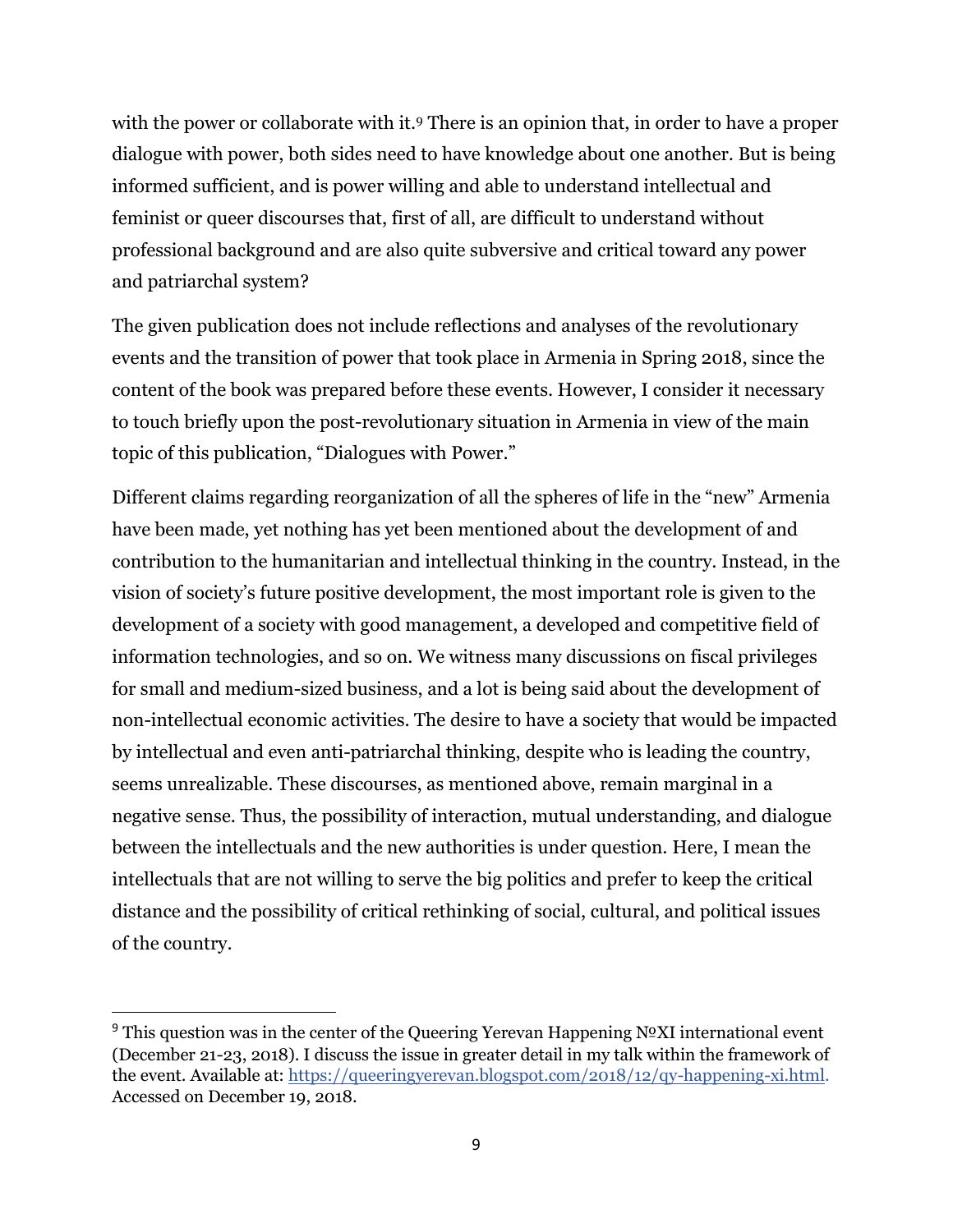In the rhetoric of political leadership of today's Armenia, again and again the importance of direct interaction with society is being articulated. This interaction is perceived as a dialogue that is similar to the democratic form of interaction between the power and society based on joint decision-making. An emphasis is made on the consensual nature of the dialogue with all social strata regarding issues related to politics, economics, law, ethical issues, and others. Currently, the wider public calls for abandoning the conflicting, polemic, critical nature of the dialogue with the new Armenian government, which itself has claimed that all representatives of Armenian society are from now on united in their vision of a better future. As a result, a sort of ban on constructive criticism of the country's political leadership currently exists.

Gilles Deleuze even further radicalizes the impossibility of a dialogue between an intellectual (in his case—a philosopher) with power. He prefers to use "negotiations" instead of "dialogue." In the short introduction of the book of the same name, *Negotiations*, he writes that philosophy is not power. Religion, the State, capitalism, science, law, public opinion, and television are forms of power but philosophy is not. Philosophy, not being a form of power, cannot engage in a battle with the latter. It has its revenge in a war without battles, in a partisan war. It cannot talk with the forms of power, as it does not have anything to say to them, and it carries on the negotiations, which have lasted so long that it is not clear whether the sides are negotiating on peace or their incompatibility carries on. Deleuze seems to urge us not to love power and not get involved with power. Indeed, constant reflection, self-reflection, and doubt are typical of an intellectual and need to be left behind when entering big politics. Armenia's new government needs to pay attention to the opinions of the intellectuals and the critically thinking class in general and engage them as experts to solve urgent issues and reorganize many of the spheres of life in the country. This valuable asset of thought and experience still exists in Armenia, but, unfortunately, there is a risk that it might soon disappear.

Let us hope that those civil activists who have entered the new government will remain faithful to their principles of non-conformism and even radical resistance if needed, since there is danger of losing the critical potential for the sake of being compatible with the still-loved revolutionary government.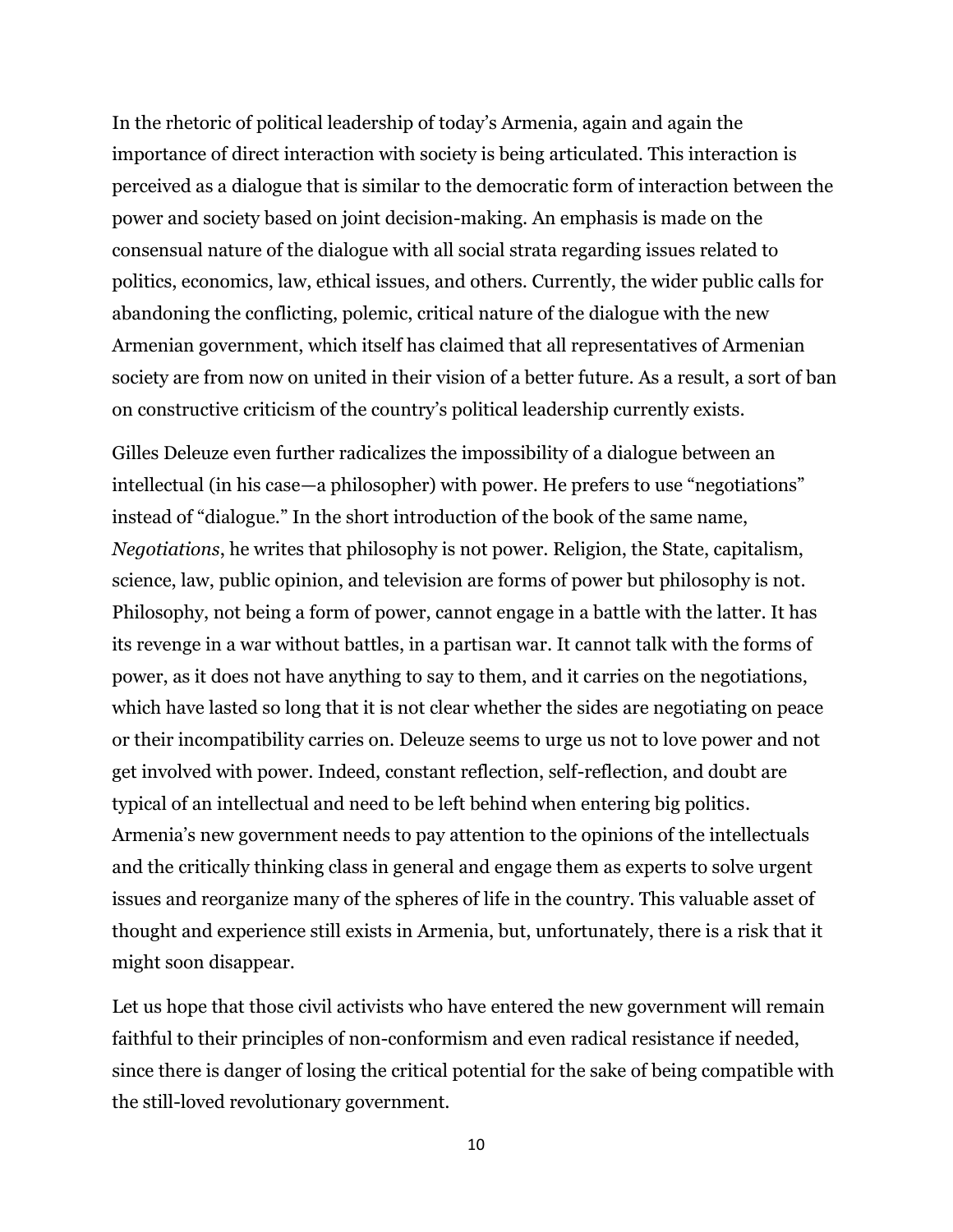The Armenian revolution did not come about in a wink of an eye. It was, among other things, the result of civil disobedience, continued and consistent resistance, protests against corruption, social injustice, lawlessness and democratic deficit, and myriad other reprehensible practices made by the country's authorities that had become everyday happenings for over a quarter of a century.

History has many examples of the consequences of a non-critical and non-resistant post-revolutionary consensus, of universal unanimity in a dialogue with power. This publication contains, among other things, a number of examples on this.

In conclusion, I would like to note that the speeches and conversations with all five authors—Anna Nikoghosyan, Tamar Shirinian, Hrach Bayadyan, Dmitry Gutov, and Viktor Misiano—make up the contents of this book, while a short, edited version of the conversations is attached to the book as a DVD.<sup>10</sup>

**Susanna Gyulamiryan Yerevan, 2018** 

<sup>&</sup>lt;sup>10</sup> Video recordings of conversations and speeches are also available at [http://acsl.am/dialogues-with-power/.](http://acsl.am/dialogues-with-power/#inbox/_blank)